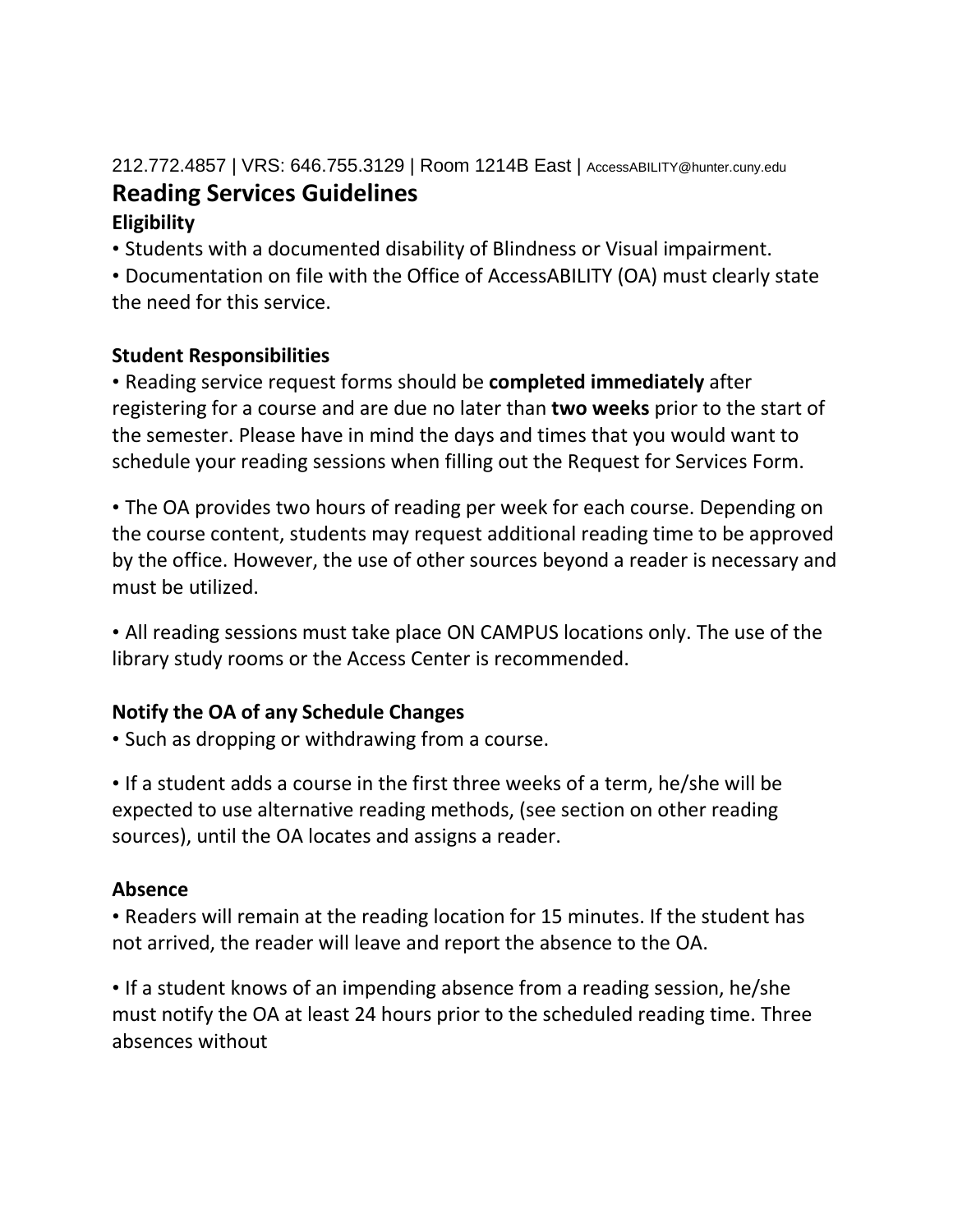proper notification and medical documentation will result in the termination of services.

#### **Materials to be Read**

• Readers will read the student whatever course-related material the student requests within the two hours a week time-frame.

• However, we advise that the student acquire their textbooks on tape or digital recording in order to maximize the use of their reading services. (Please see the section on other reading sources).

### **Time Sheets**

• Students must initial readers' time sheets at every reading session as well as sign the time sheets every two weeks.

### **Contact with Reader and the OA**

• Students and readers should exchange emails and phone numbers so that they may reach each other directly if needed.

• Students should reserve a room in the library for reading sessions and inform the OA of the location and times.

• Please contact the Coordinator of Class Accommodations, by phone (212) 772- 4883, or stop by E1214B:

- If a student has concerns regarding reading
- If a Reader is late
- If a Reader is absent

### **OTHER READING SOURCES**

To accomplish all of the reading required of a college course, the use of other resources beyond a reader is necessary. These other methods include volunteer readers of the Lighthouse for the Blind, books on tape, and use of the Reading Edge machine and other screen reading software available in the Hunter College Access Center.

#### *Volunteer Readers*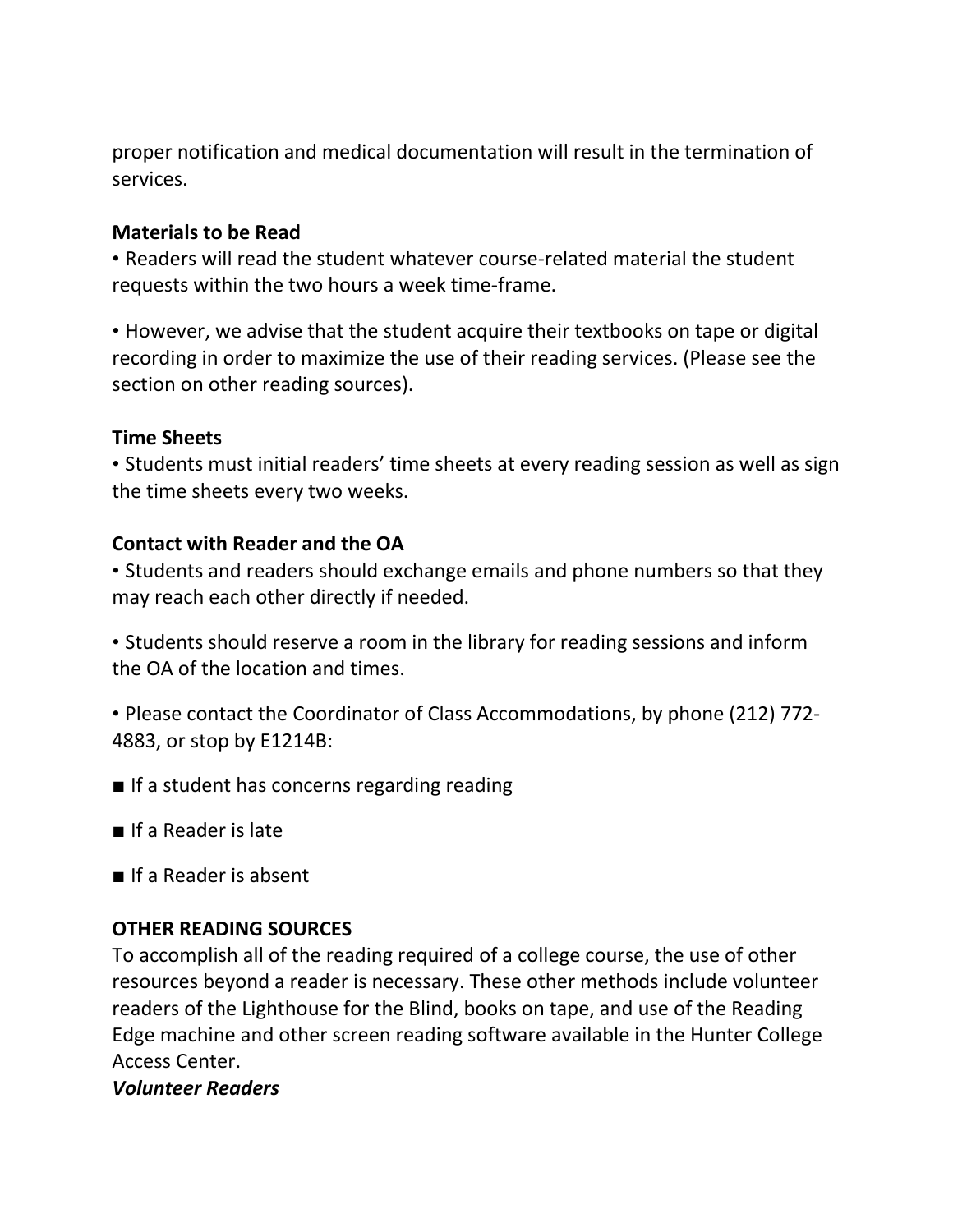For VOLUNTEER READERS, contact the Lighthouse for the Blind. Lighthouse for the Blind East 59th Street (between Lexington and Park) New York, New York (212) 821-9200 www.lighthouse.org